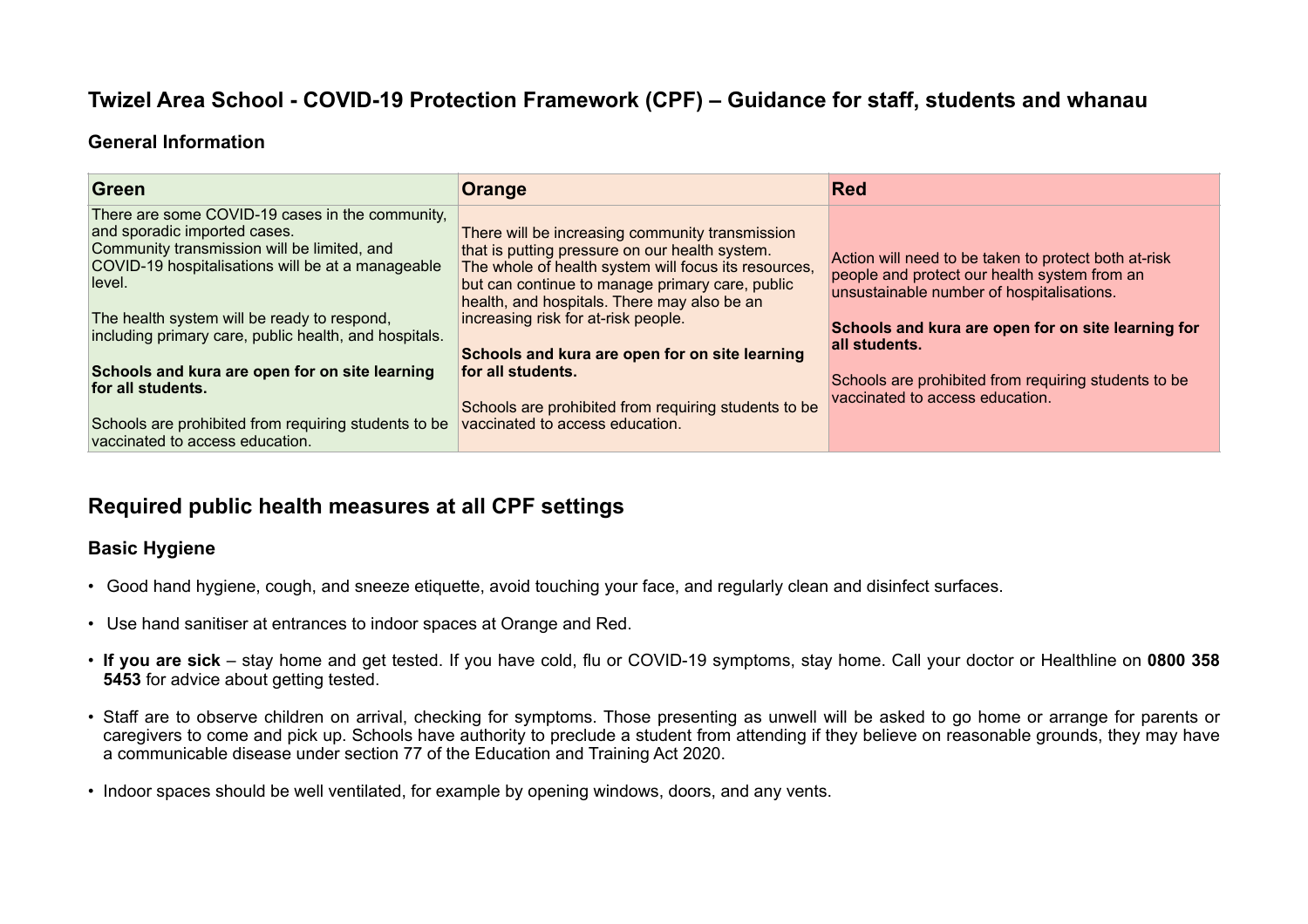### **Contact tracing**

Schools are required to display QR Code posters for the NZ COVID Tracer App. They must also have other contact tracing systems in place, including an attendance register and visitor register.

### **Vaccination**

From 1 January 2022, only fully vaccinated staff and support people (including paid and unpaid volunteers) can have contact with children and students.

### **Volunteers working with students**

Volunteers (paid and unpaid) are required to comply with vaccine mandates for key education workers and Police Vetting. You can become a verified volunteer by completing our volunteer form:<https://www.twizel.school.nz/our-school/parent-volunteers>.

# **Case management across all CPF settings**

Cases of COVID-19 in at Twizel Area School would be managed by the Ministry of Education, following public health guidance, to identify who else may need to self-isolate and get tested. Contact tracing systems will support this process. Closing schools onsite is an unlikely option at all levels of the framework. However, it may be considered where there is a high volume of cases in a school.

Where confirmed cases occur, it may be necessary to group **Year 0 – 8** students by classrooms to limit the risk of transmission. These groups should not intermingle where practicable. There is no fixed limit on the maximum size of classroom groups.

All **Year 9 to 13** students operate as normal unless public health advice requires stable groupings to be implemented.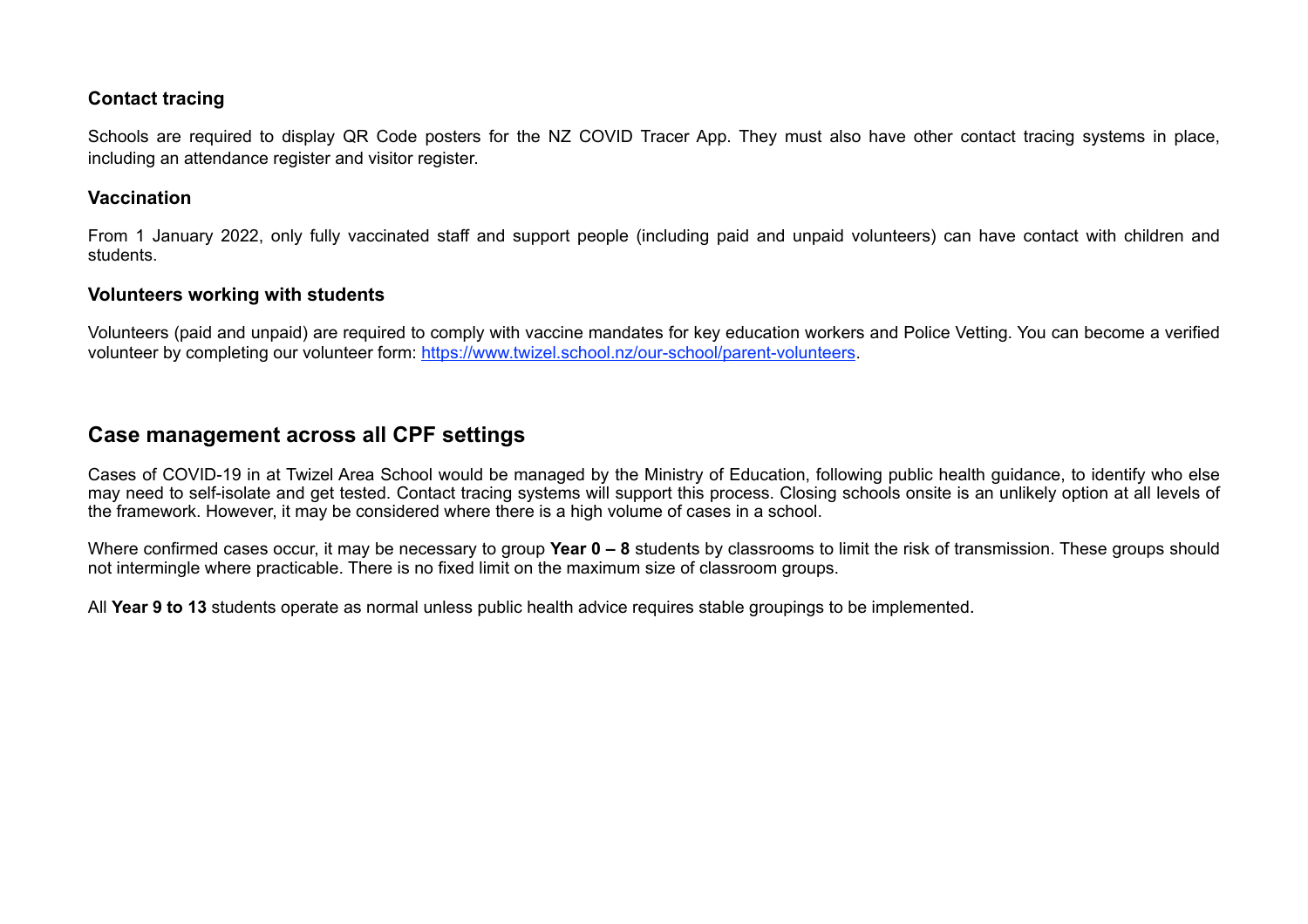# **Detailed information Measure / risk**

| <b>Measure / Risk</b>                                      | Green                                                                                                                                                                                                                                               | <b>Orange</b>                                                                                                                                                                                                                                                                                                                                                                                                                                   | <b>Red</b>                                                                                                                                                                                                                                                                                                                                                                                                                                                                                                                                                                                                                                                                                           |
|------------------------------------------------------------|-----------------------------------------------------------------------------------------------------------------------------------------------------------------------------------------------------------------------------------------------------|-------------------------------------------------------------------------------------------------------------------------------------------------------------------------------------------------------------------------------------------------------------------------------------------------------------------------------------------------------------------------------------------------------------------------------------------------|------------------------------------------------------------------------------------------------------------------------------------------------------------------------------------------------------------------------------------------------------------------------------------------------------------------------------------------------------------------------------------------------------------------------------------------------------------------------------------------------------------------------------------------------------------------------------------------------------------------------------------------------------------------------------------------------------|
| Children with complex medical<br>needs                     | Encouraged to take additional precautions when leaving home.<br>Parents, caregivers and students will need to work with the school to develop a<br>plan to support attendance onsite.                                                               |                                                                                                                                                                                                                                                                                                                                                                                                                                                 | Families can seek advice from their<br>health professional about whether it is<br>appropriate to come to school.<br>Support for off-site learning will be<br>provided for those who are advised to<br>remain at home.                                                                                                                                                                                                                                                                                                                                                                                                                                                                                |
| <b>Crossing boundaries and movement</b><br>between schools | No restrictions for children, students, and staff that prevents them from crossing between different traffic-light zones to<br>access their education provider.<br>Targeted local lockdowns, if initiated, may restrict movement across boundaries. |                                                                                                                                                                                                                                                                                                                                                                                                                                                 |                                                                                                                                                                                                                                                                                                                                                                                                                                                                                                                                                                                                                                                                                                      |
| <b>Face coverings</b>                                      | Face coverings for students, staff and<br>visitors are encouraged but not<br>required, when inside at school.<br>Nurses in schools and other health<br>professionals will need to follow their<br>own industry guidance for using PPE.              | Face coverings are encouraged for<br>students but not required, when inside<br>at school.<br>Face covering care required for staff<br>and visitors during face-to-face<br>meetings.<br>Nurses in schools and other health<br>professionals will need to follow their<br>own industry guidance for using PPE.<br>For all ākonga aged 12 and upwards<br>face coverings are mandatory on<br>school transport, and when accessing<br>public venues. | Face coverings must be worn when<br>indoors by akonga receiving education<br>in Years 4 and above and any staff<br>member working to provide, or<br>support the provision of, that<br>education.<br>Face coverings are not required to be<br>worn in schools by staff or students,<br>for Years $1 - 3$ .<br>In mixed age classes (which contain<br>students in Year 3 and below for<br>example Room 13) face coverings are<br>optional.<br>For all akonga aged 12 and upwards<br>face coverings are mandatory on<br>school transport, and when accessing<br>public venues.<br>Nurses in schools and other health<br>professionals will need to follow their<br>own industry guidance for using PPE. |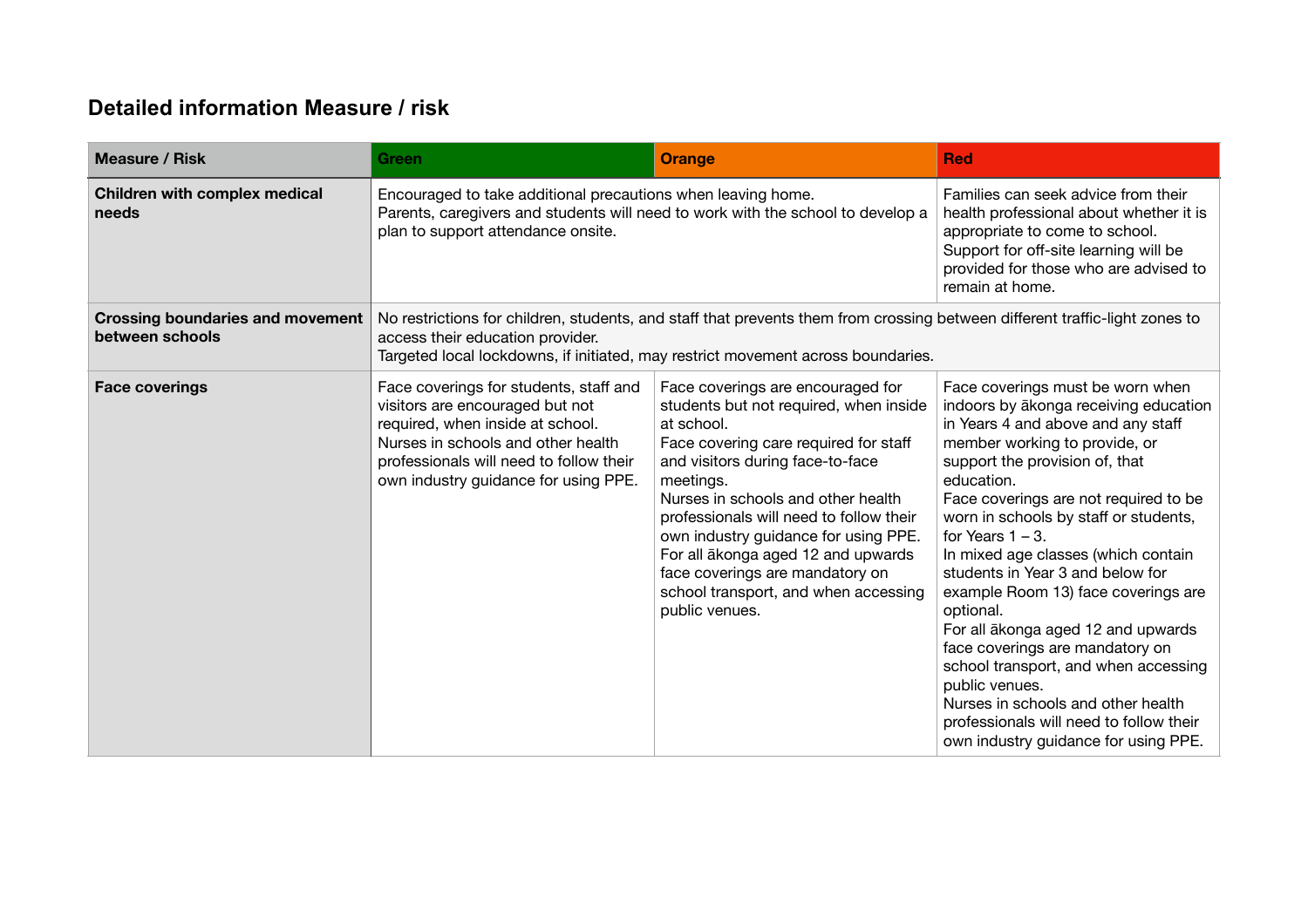| <b>Measure / Risk</b>                                                    | <b>Green</b>                                                                                                                                                                                                                                   | <b>Orange</b> | <b>Red</b>                                                                                                                                                                                                                                                                                                                                                                                                                                                                                                                                                                                                                                 |
|--------------------------------------------------------------------------|------------------------------------------------------------------------------------------------------------------------------------------------------------------------------------------------------------------------------------------------|---------------|--------------------------------------------------------------------------------------------------------------------------------------------------------------------------------------------------------------------------------------------------------------------------------------------------------------------------------------------------------------------------------------------------------------------------------------------------------------------------------------------------------------------------------------------------------------------------------------------------------------------------------------------|
| Physical distancing for staff and<br>students                            | Physical distancing is not a requirement.                                                                                                                                                                                                      |               | Beyond classroom groupings physical<br>distancing of 1 metre when indoors<br>should be observed wherever<br>practicable.<br>Larger groups of students meeting<br>indoors should not occur including<br>assemblies, prizegivings and<br>performances.                                                                                                                                                                                                                                                                                                                                                                                       |
| <b>Distance learning</b>                                                 | Support provided for off site learning for those required to self-isolate or waiting for a test result.<br>Support provided for children with complex medical needs who are learning from home following advice from a health<br>professional. |               |                                                                                                                                                                                                                                                                                                                                                                                                                                                                                                                                                                                                                                            |
| <b>Physical and Cultural Activities</b><br>onsite (includes playgrounds) | Playgrounds can be used (maintain good hand hygiene).<br>Physical and cultural activities can go ahead on site (all other public health<br>measures must be maintained including good hygiene practices).                                      |               | Exercising and singing must be held<br>outdoors.<br>Playgrounds can be used (maintain<br>good hand hygiene) but consider<br>rostering use by different groups to<br>minimise congestion.<br>Physical education classes and break<br>time activities can include access to<br>sports equipment, but hygiene<br>practices should be observed before<br>and after playing with equipment.<br>Physical distancing is not possible in<br>some sporting activities. In these<br>situations, extra emphasis on<br>handwashing and drying before and<br>after activities.<br>See further information below for<br>singing and musical instruments. |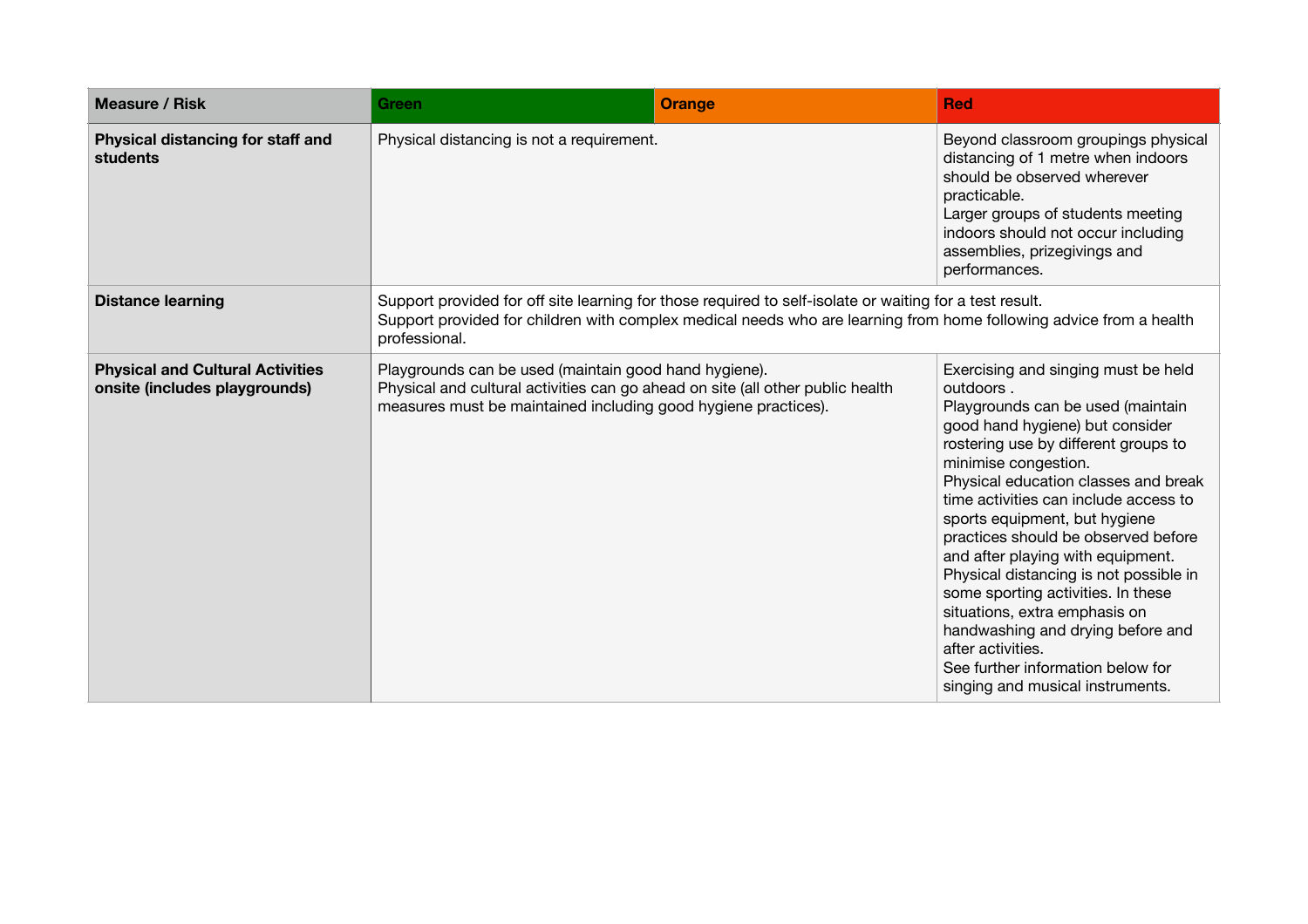| <b>Measure / Risk</b>                                                                                                          | <b>Green</b>                                                                                                                                                                                                                                                                                                                                                                                                                                   | <b>Orange</b>                                                                                                                                                                                                                                                                                                                    | <b>Red</b>                                                                                                                                                                                                                                                                                                                                                                                                                                                                     |
|--------------------------------------------------------------------------------------------------------------------------------|------------------------------------------------------------------------------------------------------------------------------------------------------------------------------------------------------------------------------------------------------------------------------------------------------------------------------------------------------------------------------------------------------------------------------------------------|----------------------------------------------------------------------------------------------------------------------------------------------------------------------------------------------------------------------------------------------------------------------------------------------------------------------------------|--------------------------------------------------------------------------------------------------------------------------------------------------------------------------------------------------------------------------------------------------------------------------------------------------------------------------------------------------------------------------------------------------------------------------------------------------------------------------------|
| <b>Curriculum related activities and</b><br>events for students generally and<br>for whanau when attending parent<br>meetings. | The school cannot require proof of<br>vaccination for students at school.<br>External venues used for student<br>activities and events will have their<br>own regulations, these must be<br>followed.                                                                                                                                                                                                                                          | The school cannot require proof of<br>vaccination for students at school.<br>External venues used for student<br>activities and events will have their<br>own regulations, these must be<br>followed.<br>Larger activities with students, if they<br>are to go ahead, should take place in<br>well-ventilated areas or outdoors. | The school cannot require proof of<br>vaccination for students at school.<br>Larger activities with students should<br>not go ahead unless held outdoors.<br>Activities where students closely<br>congregate indoors should not go<br>ahead.<br>Where other students are coming<br>onsite for learning a specific H&S Plan<br>should be developed, 1m physical<br>distancing and increased cleaning are<br>required.<br>Examinations will require 1.5m<br>physical distancing. |
| Non-curriculum related activities<br>and events                                                                                | If bringing others onsite for facility use<br>(e.g building and grounds) and events<br>including visitors, parents and<br>caregivers, any general rules for<br>events and activities applicable at the<br>time, will apply.<br>The school requires proof of<br>vaccination in line with the general<br>rules for events applicable at the time.                                                                                                | Events may only go ahead if a<br>vaccination certificate is required.<br>If bringing others onsite (including<br>facility use e.g building and grounds),<br>including parents and caregivers, any<br>general rules for events applicable at<br>the time, will apply.                                                             | Events should be limited and may only<br>go ahead if a vaccination certificate is<br>required.                                                                                                                                                                                                                                                                                                                                                                                 |
| <b>External students on-site for inter-</b><br>school activities                                                               | Students from other schools are<br>permitted to be on site and must<br>follow all health measures.                                                                                                                                                                                                                                                                                                                                             | Inter-school activities not related to<br>the curriculum should be limited or not<br>go ahead.<br>For curriculum related activities, if they<br>do go ahead, physical distancing of 1<br>metre should be observed wherever<br>practical.                                                                                         | No external students onsite during<br>school operation times for non-<br>curriculum related inter-school<br>activities.<br>For curriculum related activities, if they<br>do go ahead, physical distancing of 1<br>metre should be observed.                                                                                                                                                                                                                                    |
| <b>Education outside the classroom</b><br>(e.g. camps)                                                                         | Education outside the classroom (EOTC) activities can go ahead but will need careful planning with specific Health and<br>Safety Plans. Targeted local lockdowns, if initiated, may restrict movement across boundaries. The school must work<br>closely with the venue to ensure that any requirements for COVID are understood and can be met. This could include<br>capacity limits and whether a Vaccine Pass is required by the provider. |                                                                                                                                                                                                                                                                                                                                  |                                                                                                                                                                                                                                                                                                                                                                                                                                                                                |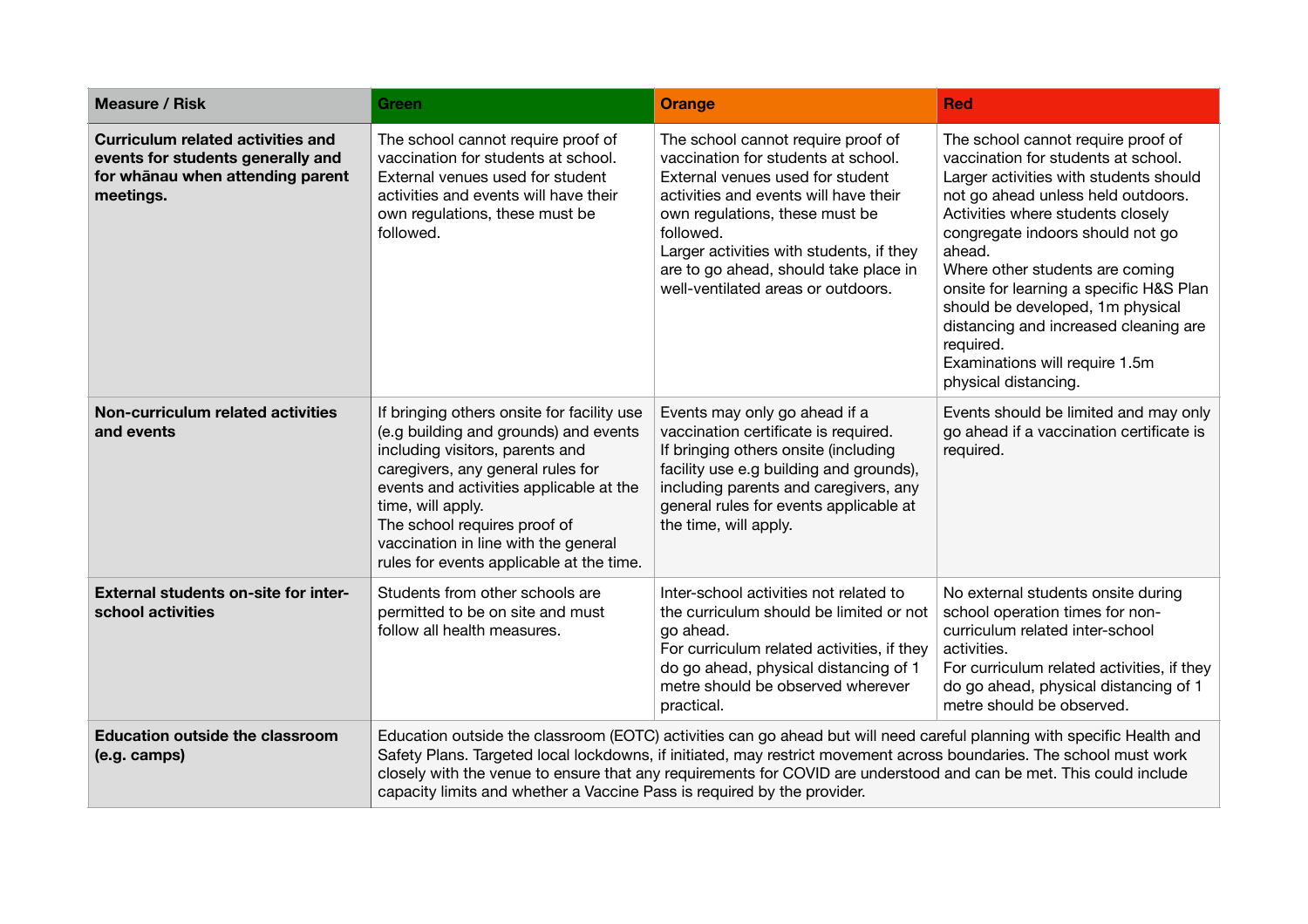| <b>Measure / Risk</b>                                                            | <b>Green</b>                                                                                                                                                                                                                                                                                                                                              | <b>Orange</b>                                                                                                                                                                                                                                     | <b>Red</b>                                                                                                                                                                                                                                                                                                                                                |
|----------------------------------------------------------------------------------|-----------------------------------------------------------------------------------------------------------------------------------------------------------------------------------------------------------------------------------------------------------------------------------------------------------------------------------------------------------|---------------------------------------------------------------------------------------------------------------------------------------------------------------------------------------------------------------------------------------------------|-----------------------------------------------------------------------------------------------------------------------------------------------------------------------------------------------------------------------------------------------------------------------------------------------------------------------------------------------------------|
| Visitors and support services (e.g.<br>MoE, ERO, NZQA, Police, Educators<br>etc) | There are no restrictions on numbers<br>of educational visitors on site, but they<br>need to be captured in a visitor<br>register or other system, to support<br>contact tracing.<br>They must also meet any other health<br>requirements applicable at the time.                                                                                         | There are no restrictions on<br>educational visitors on site, but they<br>need to be captured in a visitor<br>register or similar, to support contact<br>tracing.<br>They must also meet any other health<br>requirements applicable at the time. | No non-essential visitors on site.<br>Visitors essential to learning support<br>and education should be vaccine<br>verified, masked and 1m distant where<br>practicable.                                                                                                                                                                                  |
| Teaching across schools and<br>groups                                            | Staff are able to work across more than one group/class of students within the<br>school.<br>Staff such as itinerant music teachers and relief teachers will be able to work<br>across different schools.<br>As with all staff, they should closely monitor for symptoms, stay home if unwell,<br>get tested if symptomatic, use the COVID-19 tracer app. |                                                                                                                                                                                                                                                   | The school will minimise as much as<br>possible, staff working across groups/<br>classes of students.<br>Staff such as itinerant music teachers<br>and relief teachers must wear face<br>coverings.<br>As with all staff, they should closely<br>monitor for symptoms, stay home if<br>unwell, get tested if symptomatic, use<br>the COVID-19 tracer app. |
| <b>Music, Instruments and Singing</b>                                            | Practices and rehearsals can go ahead - physical distancing of one metre is<br>recommended where practicable especially for higher risk activities such as<br>singing and using wind instruments.                                                                                                                                                         |                                                                                                                                                                                                                                                   | For singing, participants must be<br>outside and two metres distant from<br>each other. No singing should take<br>place inside.<br>Wind instruments not to be shared<br>and limited to home use, or outside<br>only.                                                                                                                                      |
| <b>Water Fountains and Food</b>                                                  | Water fountains can be used<br>Food preparation must be in line with the current MPI guidance on food safety.                                                                                                                                                                                                                                             |                                                                                                                                                                                                                                                   | Water fountains can be used to fill<br>water bottles<br>Food preparation must be in line with<br>the current MPI guidance on food<br>safety.<br>Food should be eaten outside.                                                                                                                                                                             |
| <b>Exams</b>                                                                     | Examinations can operate when a school or kura is open with public health measures in place including physical<br>distancing.<br>Students from other schools are able to attend on site, in order to sit exams.                                                                                                                                           |                                                                                                                                                                                                                                                   |                                                                                                                                                                                                                                                                                                                                                           |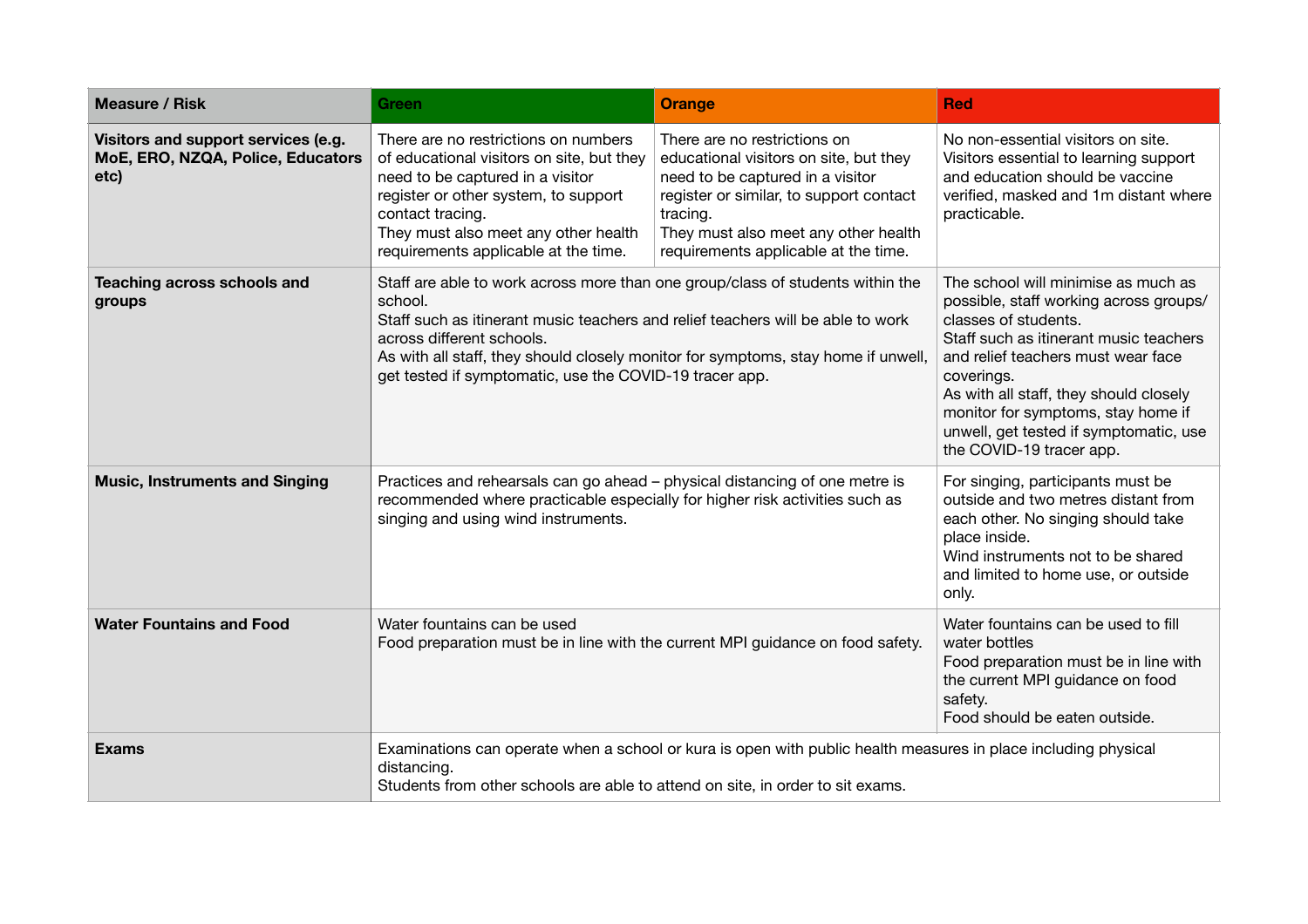| <b>Measure / Risk</b> | Green                                                                                                                                                                                                                                                                                                           | <b>Orange</b> | <b>Red</b> |
|-----------------------|-----------------------------------------------------------------------------------------------------------------------------------------------------------------------------------------------------------------------------------------------------------------------------------------------------------------|---------------|------------|
| <b>Emergencies</b>    | Fire alarms and other emergencies may require the school to evacuate buildings or move everyone inside. The priority in<br>these situations is keeping students and staff safe from the threat arising through the emergency event – fire, flood,<br>earthquake etc.<br>Practice drills are required as normal. |               |            |

### **Planned phased response to outbreak**

## **Phase 1**

Covid is not in the school community and many/most teachers/students are available for work and learning

- Normal timetable underway with usual teaching and learning procedures
- A small number of students may be medically unable to attend school, hard copy or digital work is available and marked by teacher
- Teachers are creating work and updating online resources for the possibility of moving into Phase 2 or 3
- Staff are monitoring student sickness and the office will isolate and send home where required
- Educational professionals are on site with students
- Lunch time is separated for Y0-3 and Y4-6 to different areas to allow more space
- Rm 7,8,9 and 13 enter through the classroom external doors, Rm 4 and 5 through the main entrance and Y7-13 through Mt. Cook **Street**

## **Phase 2**

Low numbers of COVID in the school community, 30% of the school staff are unavailable for work (e.g. 2 Primary Staff or 4 Secondary Staff)

• At risk staff and students are working from home, relievers can be used in classes